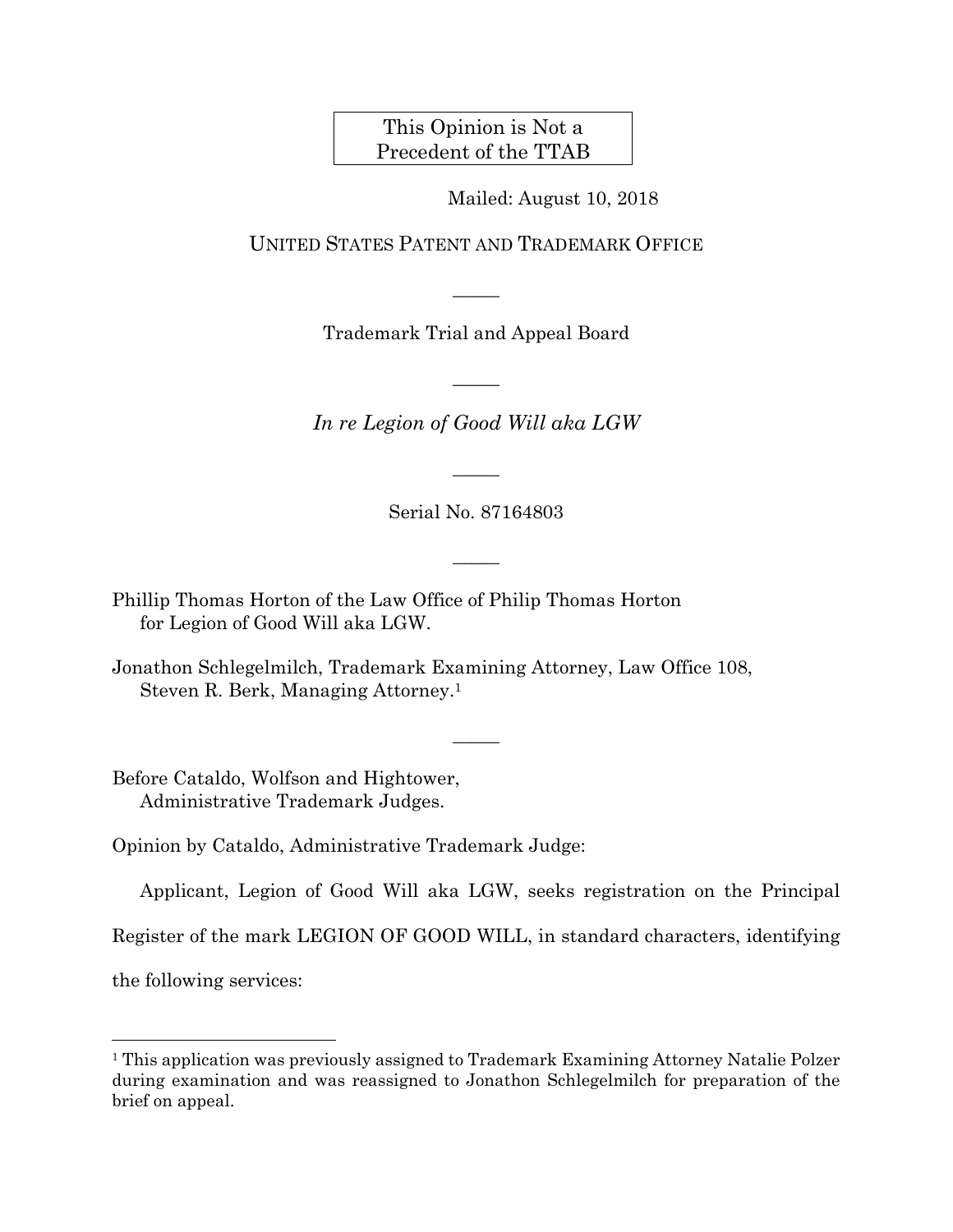Charitable services, namely, organizing and developing projects that aim to improve the lives of underprivileged and impoverished people, in International Class 35; and

Education services in the nature of early childhood instruction, in International Class 41.2

The Examining Attorney has finally refused registration under Section 2(d) of the

Trademark Act, 15 U.S.C. § 1052(d), based on a likelihood of confusion with eight

registered marks issued to Goodwill Industries International Inc. on the Principal

Register for various formatives of GOODWILL, alone and with other wording and

designs, identifying a variety of goods and services, notably, Registration No. 5010715

for the mark GOODWILL (in standard characters) identifying numerous goods and

services including the following:

 $\overline{a}$ 

Charitable services, namely, accepting charitable donations of a wide variety of goods for resale to the public, for purposes of providing education, training, career, and other personal opportunities and services to benefit people with disabilities and disadvantaging conditions;

Charitable services, namely, organizing and conducting volunteer programs, in International Class 35; and

Child and adult day care services, in International Class 43.3

The Examining Attorney further refused registration under Sections 1 and 45 of

the Trademark Act, 15 U.S.C. § 1051 and § 1127 on the ground that Applicant failed

<sup>2</sup> Application Serial No. 87164803 was filed September 8, 2016, alleging January 20, 2009 and October 30, 1986 as dates of first use of the mark in commerce in connection with the services identified in International Classes 35 and 41, respectively, under Section 1(a) of the Trademark Act, 15 U.S.C. § 1051(a).

<sup>3</sup> Registration No. 5010715 issued August 2, 2016. The registration also recites goods in International Class 9, additional services in International Classes 35, 36, 41, 42, 43, 44 and 45, and collective membership services in International Class 200.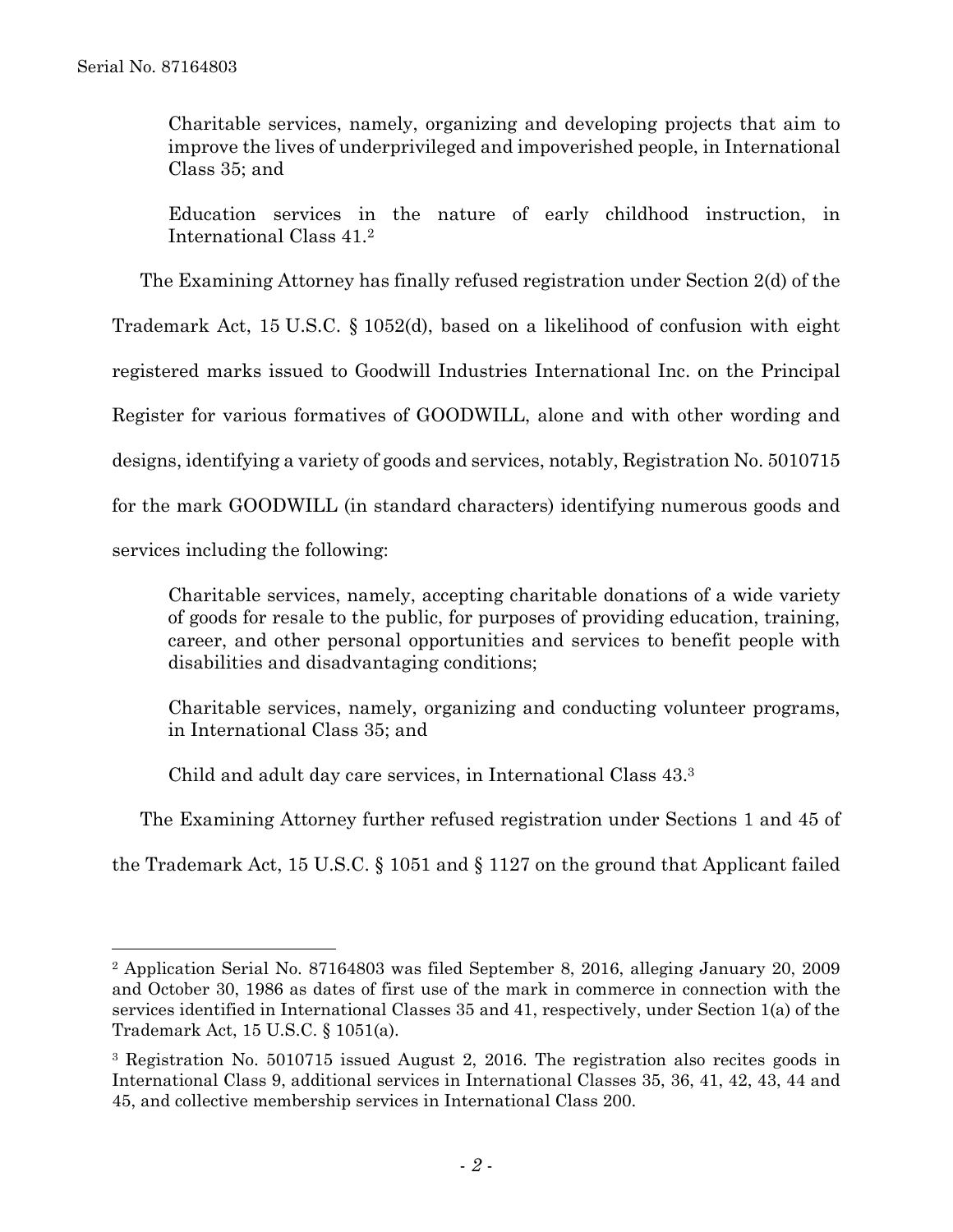to submit a verified substitute specimen of use in connection with its recited services in both classes.

After the final Office Action, Applicant appealed. Applicant and the Examining Attorney filed briefs.4 We affirm the refusals to register for the reasons set out below.

I. Evidentiary Objections

In its brief on appeal, Applicant appended dictionary definitions of the terms comprising its mark,<sup>5</sup> and printouts from its internet webpage.<sup>6</sup> Applicant further made reference in its brief to a third-party registration, assertedly for a mark similar to the mark in the cited registration.7 Applicant did not introduce into the record during prosecution of its involved application a copy of the asserted third-party registration. In his brief, the Examining Attorney objects to these materials and references as constituting "new evidence" on the basis that none of them were properly introduced into the record.8

It is well-settled that the Board may take judicial notice of dictionary definitions, including online dictionaries which exist in printed format. *See In re Cordua Rests. LP*, 110 USPQ2d 1227, 1229 n.4 (TTAB 2014); *In re CyberFinancial.Net Inc*., 65

<sup>4</sup> Applicant did not submit a reply brief.

<sup>5 4</sup> TTABVUE 15-16.

Page references herein to the application record refer to the downloadable .pdf version of the USPTO's Trademark Status & Document Retrieval (TSDR) system. References to the briefs refer to the Board's TTABVUE docket system.

<sup>6</sup> *Id*. at 17-21.

<sup>7</sup> *Id*. at 9.

<sup>8 6</sup> TTABVUE 5.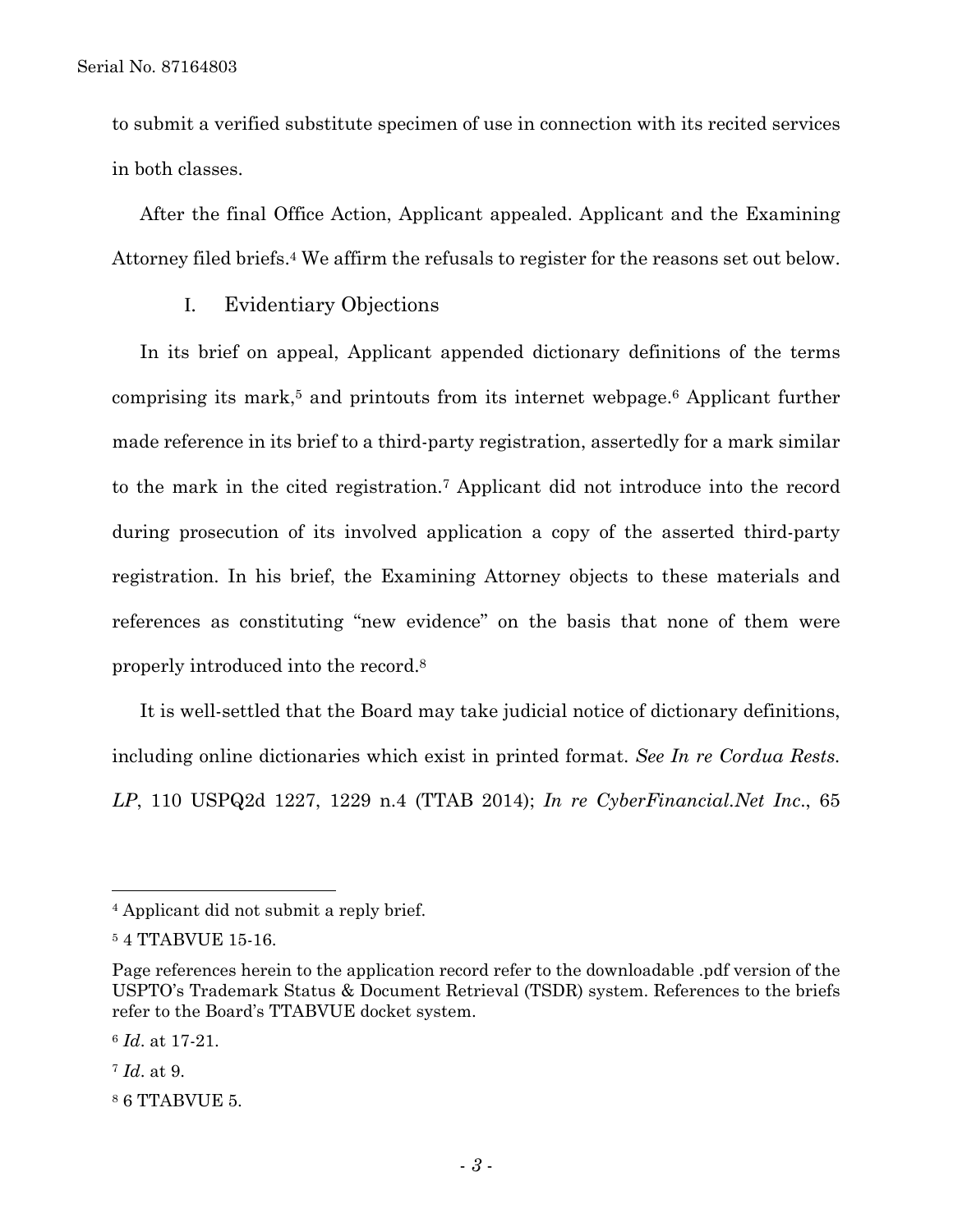$\overline{a}$ 

USPQ2d 1789, 1791 n.3 (TTAB 2002); *see also Univ. of Notre Dame du Lac v. J. C. Gourmet Food Imps. Co.*, 213 USPQ 594 (TTAB 1982), *aff'd*, 703 F.2d 1372, 217 USPQ 505 (Fed. Cir. 1983). In accordance with this established practice, we hereby exercise our discretion to take judicial notice of the definitions appended to Applicant's brief, and the Examining Attorney's objection thereto is overruled.

However, the Board does not take judicial notice of applications or registrations; they must be proved by competent evidence. *See, e.g.*, *In re Jonathan Drew Inc.*, 97 USPQ2d 1640, 1644 n.11 (TTAB 2011) (stating that "the Board's well-established practice is not to take judicial notice of registrations that reside in the USPTO"); *Beech Aircraft Corp. v. Lightning Aircraft Co.*, 1 USPQ2d 1290, 1293 (TTAB 1986) ("[W]e do not take judicial notice of application and registration files that reside in the Patent and Trademark Office on the basis of their mere identification in briefs, pleadings and evidentiary submissions."). As a result, the referenced third-party registration is not evidence in this appeal, and it will not be given any consideration. The Examining Attorney's objection thereto is sustained.

With regard to the printouts from Applicant's website, it further is well-settled that the evidentiary record in an application should be complete prior to the filing of an appeal. Trademark Rule 2.142(d), 37 C.F.R. § 2.142(d); Trademark Board Manual of Procedure (TBMP) §§ 1203.02(e), 1207.01 (June 20179); Trademark Manual of Examining Procedure (TMEP) § 710.01(c) (Oct. 2017). The proper procedure for an

<sup>9</sup> The June 2018 edition of the TBMP issued after this case was submitted to the Board for decision.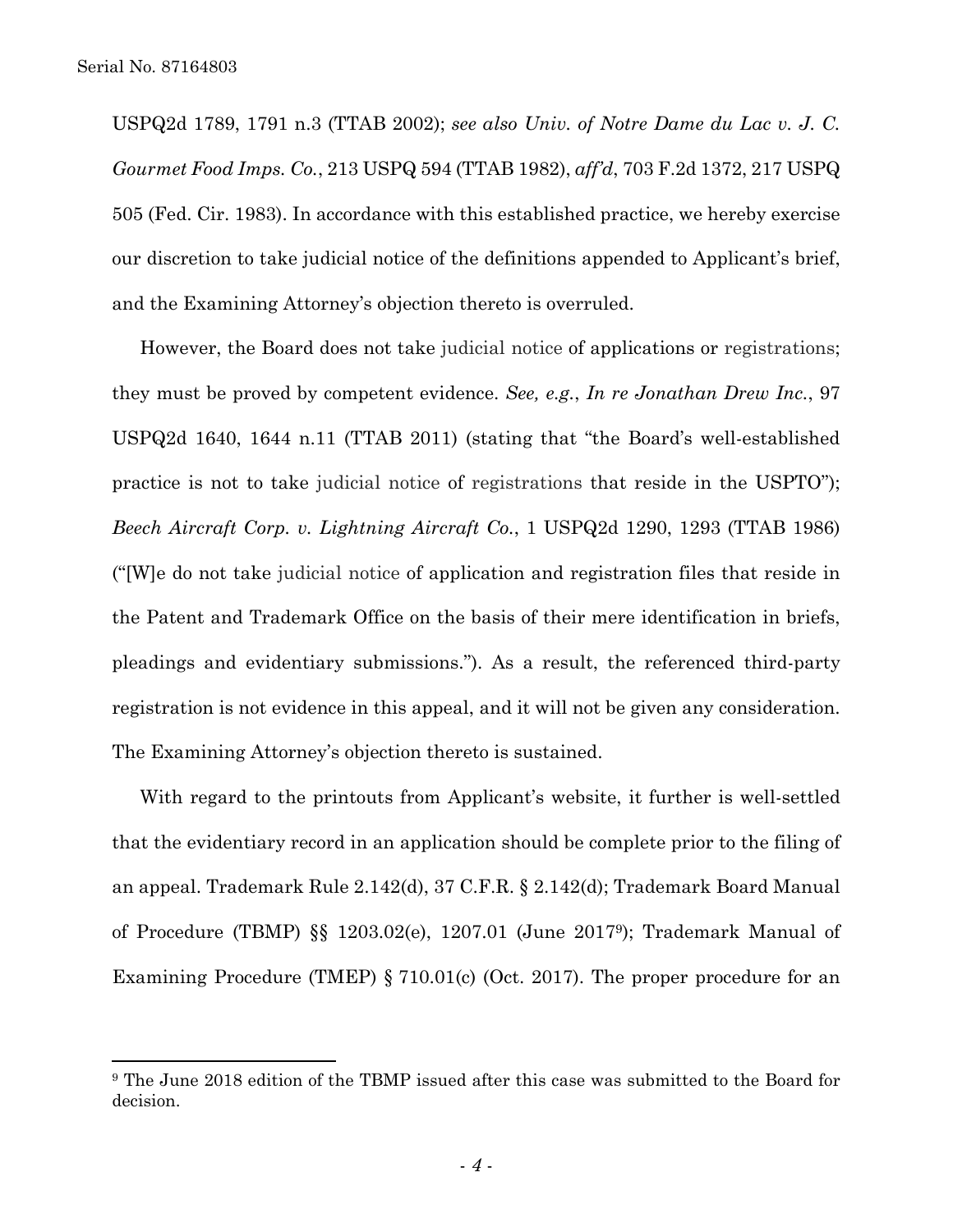applicant or examining attorney to introduce evidence after an appeal has been filed is to submit a written request with the Board to suspend the appeal and remand the application for further examination. *See* Trademark Rule 2.142(d), 37 C.F.R. § 2.142(d). *See also* TBMP § 1207.02 and authorities cited therein. We see no reason why Applicant could not have availed itself of the well-established procedure for introducing evidence after commencement of its appeal. As a result, the Examining Attorney's evidentiary objection is sustained, and the website printouts Applicant submitted for the first time with its appeal brief are untimely and will not be considered. *See* Trademark Rule 2.142(d), 37 C.F.R. § 2.142(d); TBMP § 1203.02(e) and § 1207.01 and authorities cited therein.

We turn now to the merits of this appeal.

# II. Likelihood of Confusion

The determination under Section 2(d) involves an analysis of all of the probative evidence of record bearing on a likelihood of confusion. *In re E.I. du Pont de Nemours & Co.*, 476 F.2d 1357, 177 USPQ 563, 567 (CCPA 1973) (setting forth factors to be considered, hereinafter referred to as "*du Pont* factors"); *see also In re Majestic Distilling Co.*, 315 F.3d 1311, 65 USPQ2d 1201, 1203 (Fed. Cir. 2003). In any likelihood of confusion analysis, two key considerations are the similarities between the marks and the relatedness of the goods or services. *See In re Chatam Int'l Inc*., 380 F.2d 1340, 71 USPQ2d 1944 (Fed. Cir. 2004); *Federated Foods, Inc. v. Fort Howard Paper Co.*, 544 F.2d 1098, 192 USPQ 24, 29 (CCPA 1976) ("The fundamental inquiry mandated by  $\S 2(d)$  goes to the cumulative effect of differences in the essential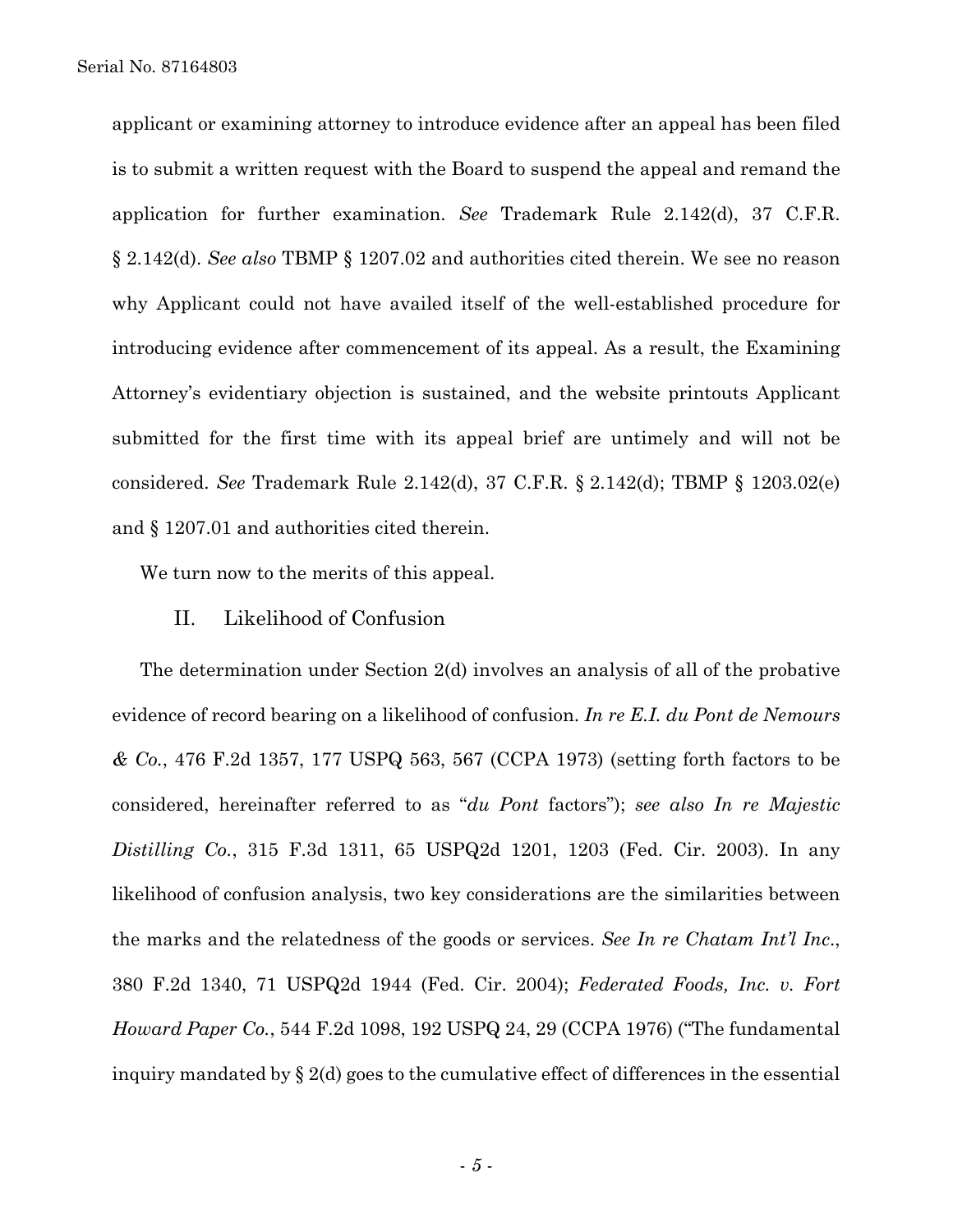characteristics of the goods [and services] and differences in the marks."). We have considered each relevant *du Pont* factor for which there is evidence or argument, and have treated any other factors as neutral. *See M2 Software, Inc. v. M2 Commc'ns, Inc.,* 450 F.3d 1378, 78 USPQ2d 1944, 1947 (Fed. Cir. 2006); *ProMark Brands Inc. v. GFA Brands, Inc.,* 114 USPQ2d 1232, 1242 (TTAB 2015) ("While we have considered each factor for which we have evidence, we focus our analysis on those factors we find to be relevant."). Varying weights may be assigned to each *du Pont* factor depending on the evidence presented. *Citigroup Inc. v. Capital City Bank Group Inc.*, 637 F.3d 1344, 98 USPQ2d 1253, 1261 (Fed. Cir. 2011); *In re Shell Oil Co.*, 992 F.2d 1204, 26 USPQ2d 1687, 1688 (Fed. Cir. 1993) (factors "may play more or less weighty roles in any particular determination").

#### A. Focus on Cited Registration No. 5010715

We determine this appeal based on Applicant's involved mark and identified services and the GOODWILL mark that is the subject of cited Registration No. 5010715, identifying, *inter alia*, the services listed above. If likelihood of confusion is found as to the mark and services in this registration, it is unnecessary to consider the other cited registrations. *See Max Capital Grp. Ltd.*, 93 USPQ2d 1243, 1245 (TTAB 2010).

# B. Strength of the Cited Mark

We begin by evaluating the strength of the cited mark and the scope of protection to which it is entitled. The fifth *du Pont* factor is the "fame" or strength of the prior mark, and the sixth factor is the number and nature of similar marks in use for

- *6* -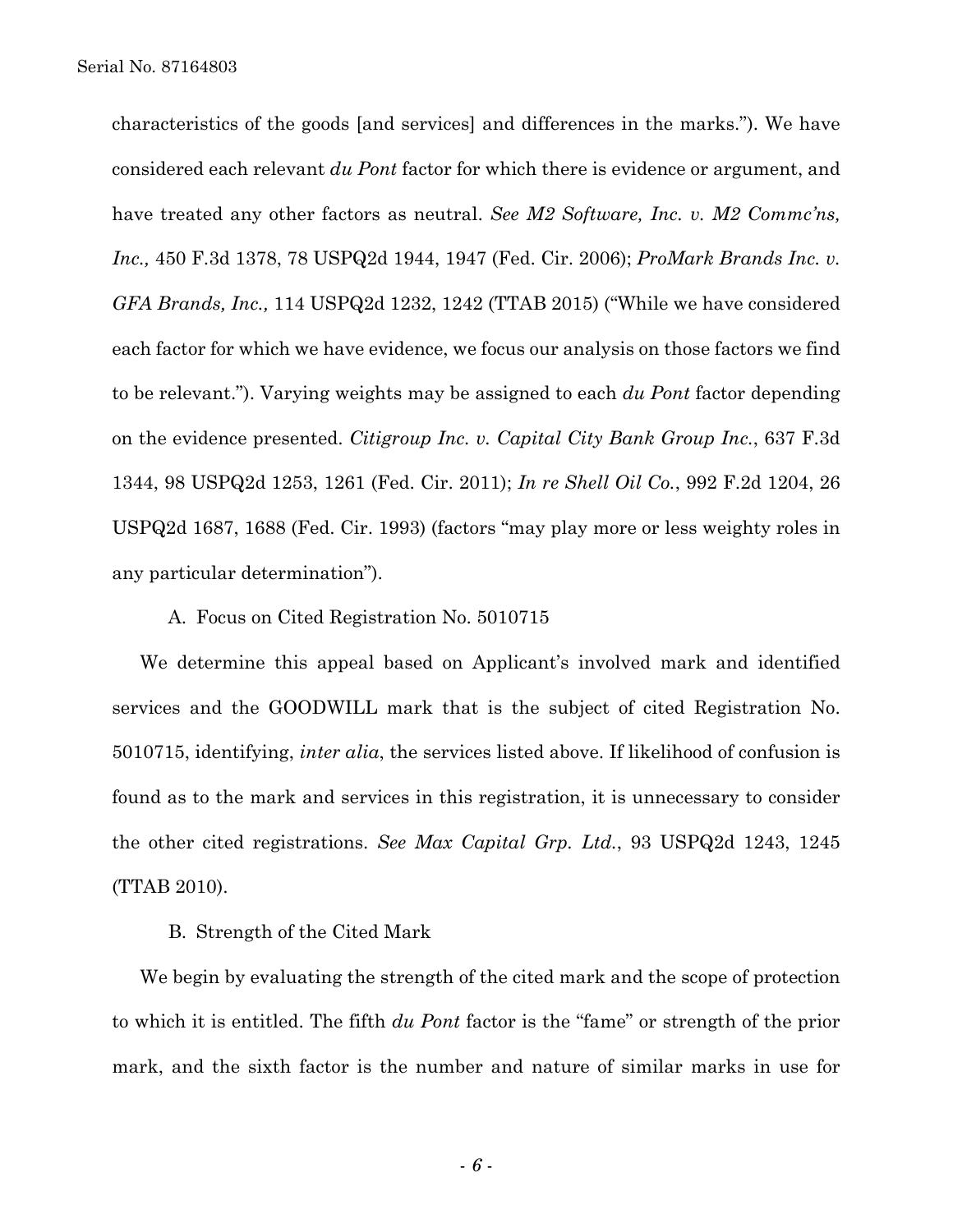similar goods or services. *du Pont*, 177 USPQ at 567. In determining strength of a mark, we consider both inherent strength, based on the nature of the mark itself, and commercial strength or recognition. *In re Chippendales USA Inc.*, 622 F.3d 1346, 96 USPQ2d 1681, 1686 (Fed. Cir. 2010) ("A mark's strength is measured both by its conceptual strength (distinctiveness) and its marketplace strength (secondary meaning).").

As noted above, we have taken judicial notice of the definitions of the terms comprising the marks at issue. "Goodwill" or "good will" is defined as "benevolence; kindness."10 "Legion" is defined as "any great number of persons or things; multitude."11 Applicant argues

In the instant case, the trademarks at issue share the same, weak, overlapping term(s), namely GOODWILL. In both marks, the word "goodwill" retains its defined meaning. However, in Applicant's mark, the defined meaning is modified, unlike the [registered] Goodwill Marks. Therefore, as the case law sets forth above, if the primary similarity as between the Applicant's Trademark and that of the registrant are descriptive in nature, this consideration must also lend to a conclusion of an absence of a likelihood of confusion under *du Pont*.12

There is no additional evidence in the record regarding the significance of the term "goodwill" in relation to the various goods and services identified in the cited registration. Based upon this evidence, we find that regarding conceptual strength, the GOODWILL mark is at worst suggestive of the benevolent nature of the services at issue.

l

<sup>10 4</sup> TTABVUE 16. Definition from dictionary.com/browse/legion?s=t

<sup>&</sup>lt;sup>11</sup> *Id.* at 15. Definition from dictionary.com/browse/goodwill?s=t

<sup>12</sup> *Id*. at 13.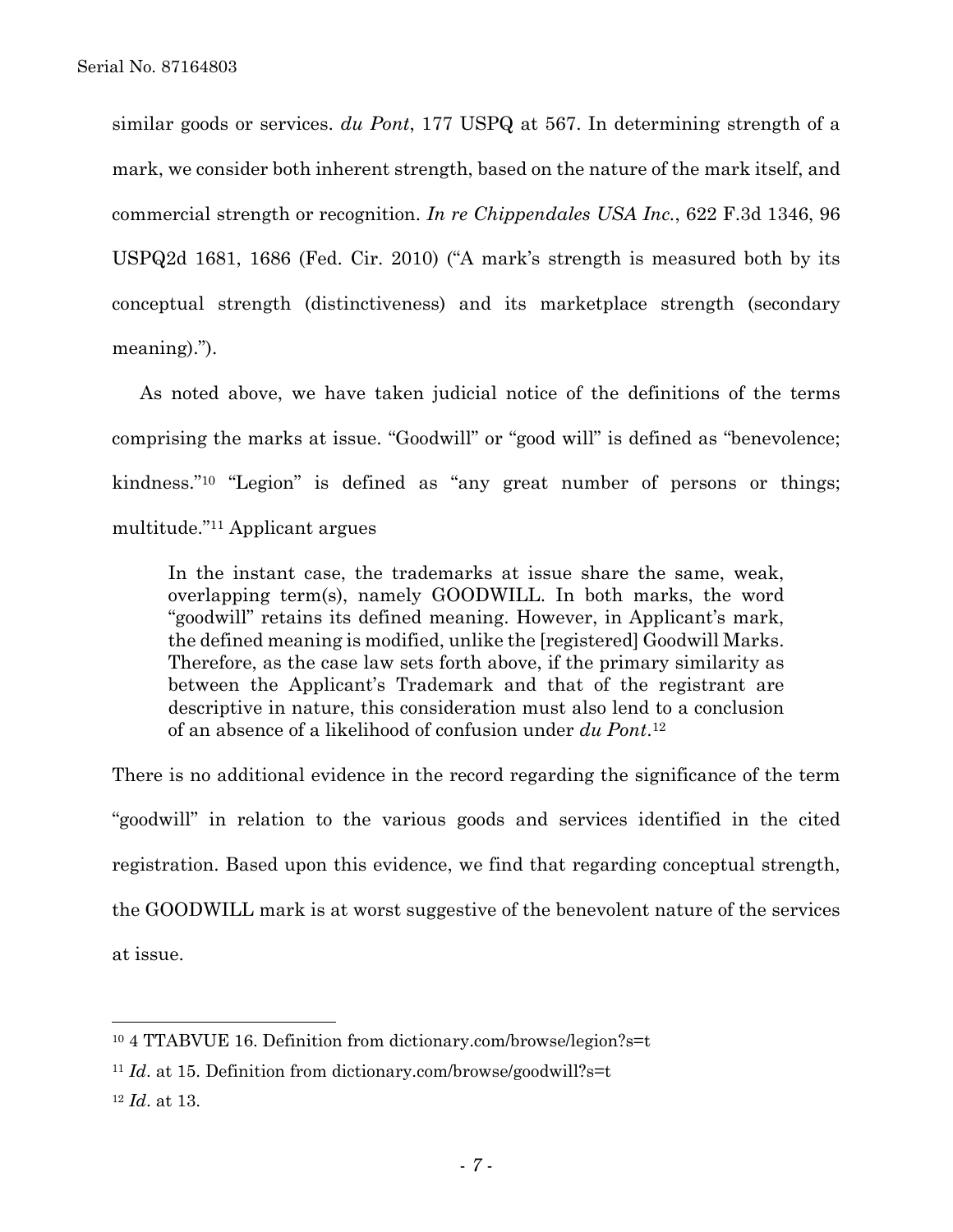We further note that cited Registration No. 5010715 issued on the Principal Register without a claim of acquired distinctiveness under Trademark Act Section 2(f), 15 U.S.C. § 1052(f). Registration under Section 2(f) of the Trademark Act is a concession that the mark was merely descriptive of the identified services, at least at the time of registration. 15 U.S.C. § 1052(f); *Yamaha Int'l Corp. v. Hoshino Gakki Co.*, 840 F.2d 1571, 6 USPQ2d 1001, 1005 (Fed. Cir. 1988). Similarly, registration on the Supplemental Register is a concession that the mark was merely descriptive of the identified services. *Quaker State Oil Ref. Corp. v. Quaker Oil Corp.,* 453 F.2d 1296, 172 USPQ 361, 363 (CCPA 1972); *In re Cent. Soya Co.,* 220 USPQ 914, 916 (TTAB 1984). However, such is not the case with the cited GOODWILL registration.

In addition, Section 7(b) of the Trademark Act provides that a certificate of registration on the Principal Register shall be *prima facie* evidence of the validity of the registration, of the registrant's ownership of the mark and of the registrant's exclusive right to use the mark in connection with the goods or services identified in the certificate. Absent the filing of a cancellation petition against a cited registration, during ex parte prosecution, including an ex parte appeal, an applicant will not be heard on matters that constitute a collateral attack on the cited registration (e.g., the mere descriptiveness or lack of distinctiveness of the mark). *In re Dixie Restaurants*, 41 USPQ2d at 1534; *In re Peebles Inc*., 23 USPQ2d 1795, 1797 n.5 (TTAB 1992). We thus reject Applicant's contention that the GOODWILL mark is merely descriptive.

As for marketplace strength, there is no evidence regarding the GOODWILL mark's commercial strength, as is typical with ex parte appeals in which the owner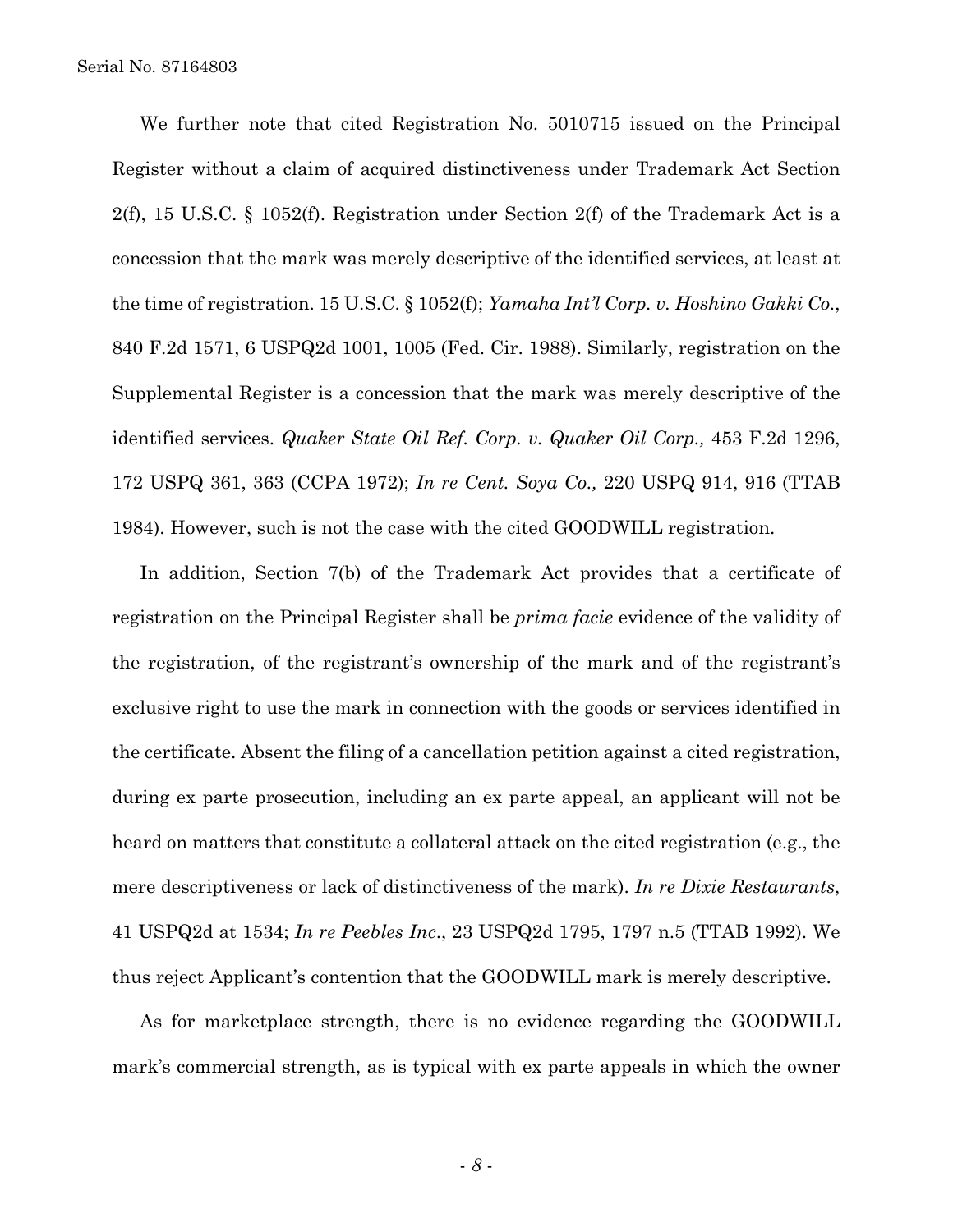of the cited registration is not a party. Also, Applicant submitted no evidence that third parties are using similar GOODWILL or GOOD WILL-formative marks in connection with the services at issue. Further, there is no evidence of any third-party registration for a similar mark in connection with the services recited in the registration. *Cf. Juice Generation, Inc. v. GS Enterprises LLC,* 794 F.3d 1334, 115 USPQ2d 1671, 1674-75 (Fed. Cir. 2015); *Jack Wolfskin Ausrustung Fur Draussen GmbH & Co. KGAA v. New Millennium Sports, S.L.U.*, 797 F.3d 1363, 116 USPQ2d 1129, 1135-36 (Fed. Cir. 2015).

Considering the record as a whole, we find that the registered mark is by its nature suggestive and there is no evidence of third-party use or registration of confusingly similar marks for similar or related goods. We therefore find that the registered mark is not weak and entitled only to a narrow scope of protection, but rather we accord the GOODWILL mark the normal scope of protection to which suggestive marks are entitled. *See Joseph Phelps Vineyards, LLC v. Fairmont Holdings, LLC*, 857 F.3d 1323, 122 USPQ2d 1733, 1734 (Fed. Cir. 2017) (stating that likelihood of confusion fame varies along a spectrum from very strong to very weak).

C. Similarity of the Marks

We next address the *du Pont* likelihood of confusion factor focusing on "the similarity or dissimilarity of the marks in their entireties as to appearance, sound, connotation and commercial impression." *Stone Lion Capital Partners, LP v. Lion Capital LLP*, 746 F.3d 1317, 110 USPQ2d 1157, 1160 (Fed. Cir. 2014); *Palm Bay Imps. Inc. v. Veuve Clicquot Ponsardin Maison Fondee En 1772*, 396 F.3d 1369, 73 USPQ2d 1689, 1691 (Fed. Cir. 2005) (quoting *du Pont*, 177 USPQ at 567). "The proper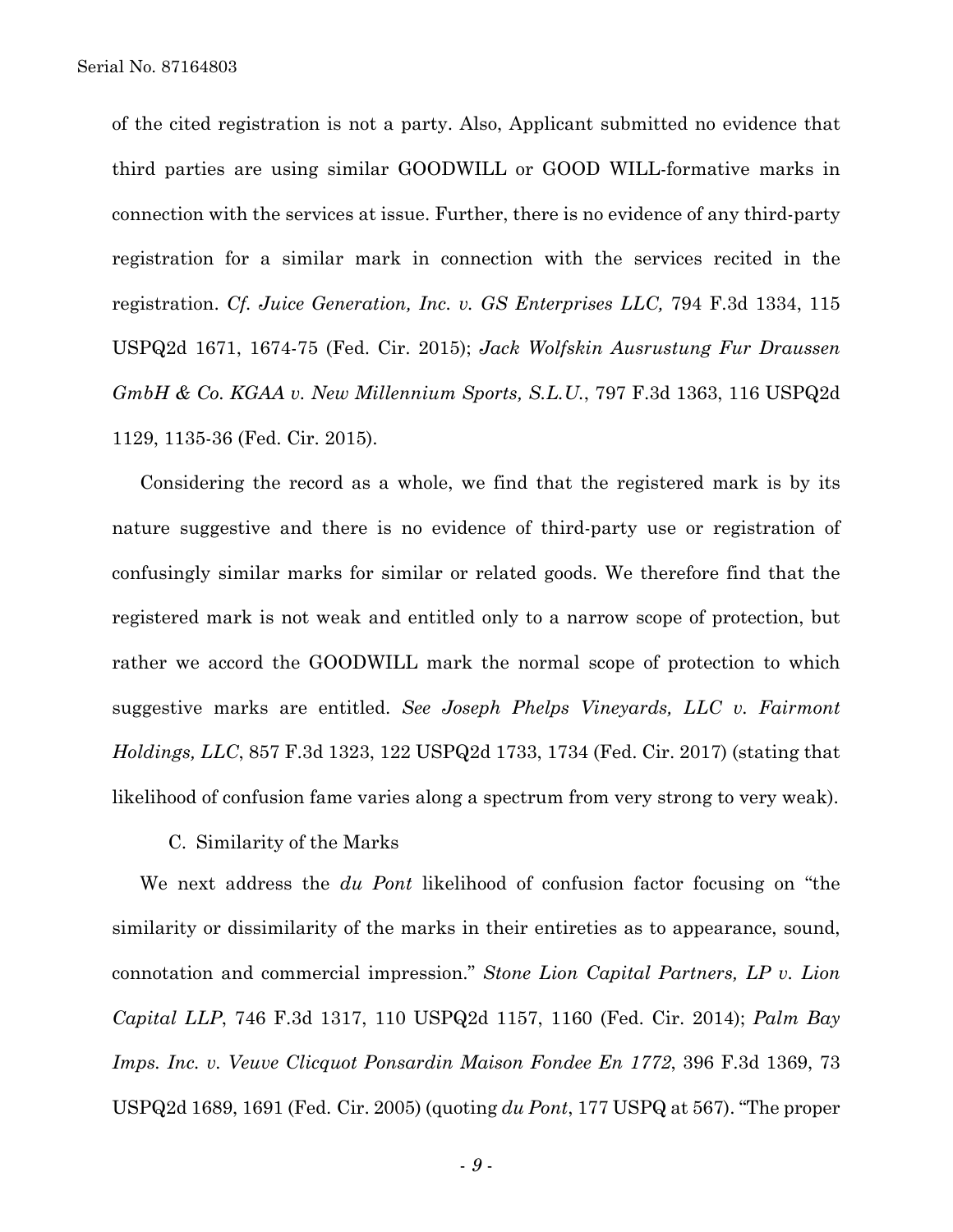test is not a side-by-side comparison of the marks, but instead whether the marks are sufficiently similar in terms of their commercial impression such that persons who encounter the marks would be likely to assume a connection between the parties." *Coach Servs. Inc. v. Triumph Learning LLC*, 668 F.3d 1356, 101 USPQ2d 1713, 1721 (Fed. Cir. 2012) (quotation omitted). *See also Mini Melts, Inc. v. Reckitt Benckiser LLC,* 118 USPQ2d 1464, 1470 (TTAB 2016); *In re Mr. Recipe, LLC*, 118 USPQ2d 1084, 1089 (TTAB 2016). Consumers may not necessarily encounter the marks in close proximity and must rely upon their recollections thereof over time. *In re Mucky Duck Mustard*, 6 USPQ2d 1467, 1468 (TTAB 1988).

Applicant's mark LEGION OF GOOD WILL in standard characters consists of the entirety of the registered mark and merely adds the wording "LEGION OF" to modify "GOOD WILL" therein. While there is no rule that likelihood of confusion automatically applies where one mark encompasses another, in this case, as in many others, the fact that the entire cited mark is incorporated in Applicant's mark increases the similarity between the two. *See, e.g., In re Mighty Leaf Tea*, 601 F.3d 1342, 94 USPQ2d 1257, 1260 (Fed. Cir. 2010) (applicant's mark ML is similar to registrant's mark ML MARK LEES); *In re U.S. Shoe Corp.*, 229 USPQ 707, 709 (TTAB 1985) (finding applicant's CAREER IMAGE marks similar to registered mark CREST CAREER IMAGES). The presence or absence of a space between virtually the same words, GOODWILL and GOOD WILL does not distinguish the marks. *Stockpot, Inc. v. Stock Pot Restaurant, Inc*., 220 USPQ 52, 54 (TTAB 1983), *aff'd*, 737 F.2d 1576, 222 USPQ 665 (Fed. Cir. 1984) ("There is no question that the marks of the parties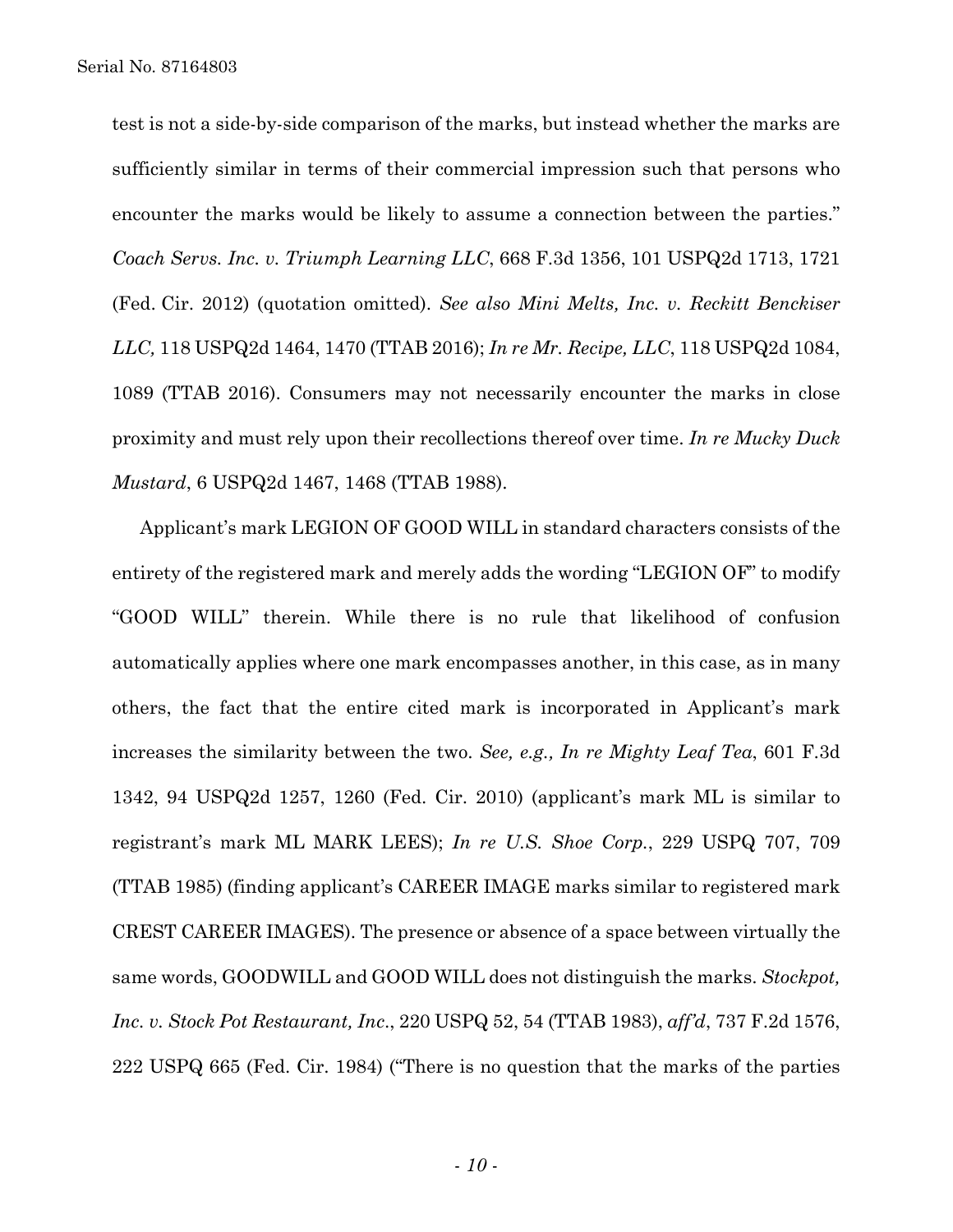[STOCKPOT and STOCK POT] are confusingly similar. The word marks are phonetically identical and visually almost identical."); *In re Best Western Family Steak House, Inc*., 222 USPQ 827, 827 (TTAB 1984) ("There can be little doubt that the marks [BEEFMASTER and BEEF MASTER] are practically identical . . . ."). Thus, the marks are similar in appearance and sound to the extent that Applicant's LEGION OF GOOD WILL mark fully encompasses the registered GOODWILL mark.

In addition, there is no evidence to suggest that the term GOODWILL or GOOD WILL has a different meaning or connotation as applied to the respective services at issue. The registered mark connotes kindness and benevolence and the applied-for mark very similarly connotes a great number or multitude of persons engaged in kindness and benevolence. As a result, LEGION OF GOOD WILL and GOODWILL are far more similar than dissimilar in connotation or meaning. Consumers also are often known to use shortened forms of names, and it is possible that Applicant and its services are referred to as "Good Will." *Cf. In re Abcor Dev. Corp.*, 588 F.2d 811, 200 USPQ 215, 219 (CCPA 1978) (Rich, J., concurring: "the users of language have a universal habit of shortening full names – from haste or laziness or just economy of words"). Finally, it is not necessary for Registrant's mark to include the term "legion" or legion imagery to support a finding that the marks are similar. *See Coach Servs. Inc. v. Triumph Learning LLC*, 101 USPQ2d at 1721.

We acknowledge that the presence of "LEGION OF" as the leading term in Applicant's mark distinguishes it somewhat visually and aurally from the registered mark. This point of distinction, however, does not significantly diminish the strong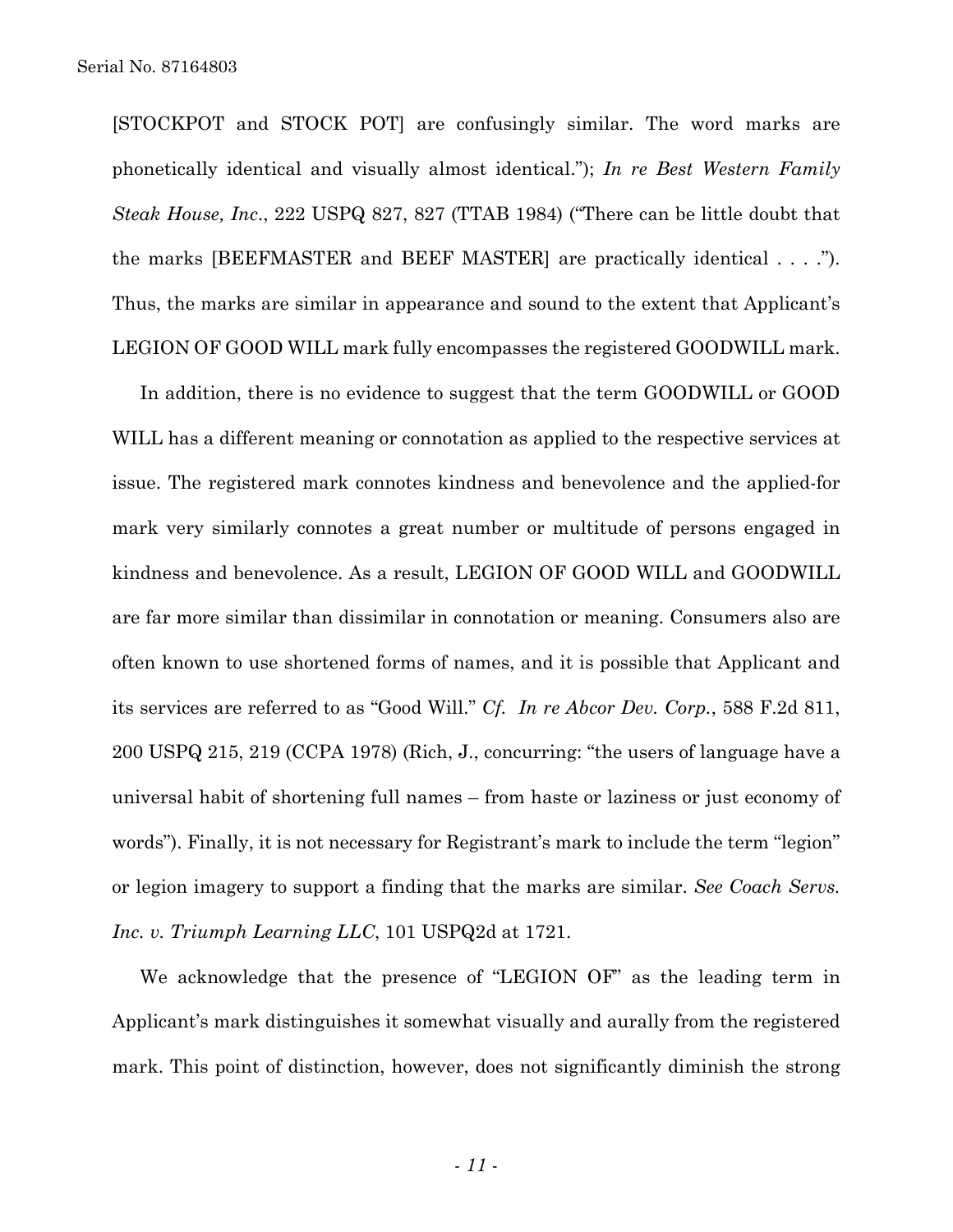similarities in connotation and overall commercial impression engendered by these two marks. We find that the first *DuPont* factor weighs in favor of a finding that confusion is likely.

D. Similarity of the Services, Channels of Trade and Classes of Consumers

With regard to the services, channels of trade and classes of consumers, we must make our determinations based on the services as they are identified in the application and cited registration. *See In re Dixie Rests. Inc.*, 105 F.3d 1405, 41 USPQ2d 1531, 1534 (Fed. Cir. 1997). *See also Stone Lion*, 110 USPQ2d at 1161; *Hewlett-Packard Co. v. Packard Press Inc.*, 281 F.3d 1261, 62 USPQ2d 1001, 1004-05 (Fed. Cir. 2002); *Octocom Sys., Inc. v. Hous. Computs. Servs. Inc.*, 918 F.2d 937, 16 USPQ2d 1783, 1787 (Fed. Cir. 1990). A proper comparison of the services considers whether "the consuming public may perceive [the respective goods or services of the parties] as related enough to cause confusion about the source or origin of the goods and services." *Hewlett Packard*, 62 USPQ2d at 1004. Therefore, to support a finding of likelihood of confusion, it is not necessary that the services be identical or even competitive. It is sufficient that the services are related in some manner, or that the circumstances surrounding their marketing are such that they would be encountered by the same persons in situations that would give rise, because of the marks, to a mistaken belief that they originate from the same source or that there is an association or connection between the sources of the services. *In re Thor Tech Inc.*, 90 USPQ2d 1634, 1635 (TTAB 2009).

- *12* -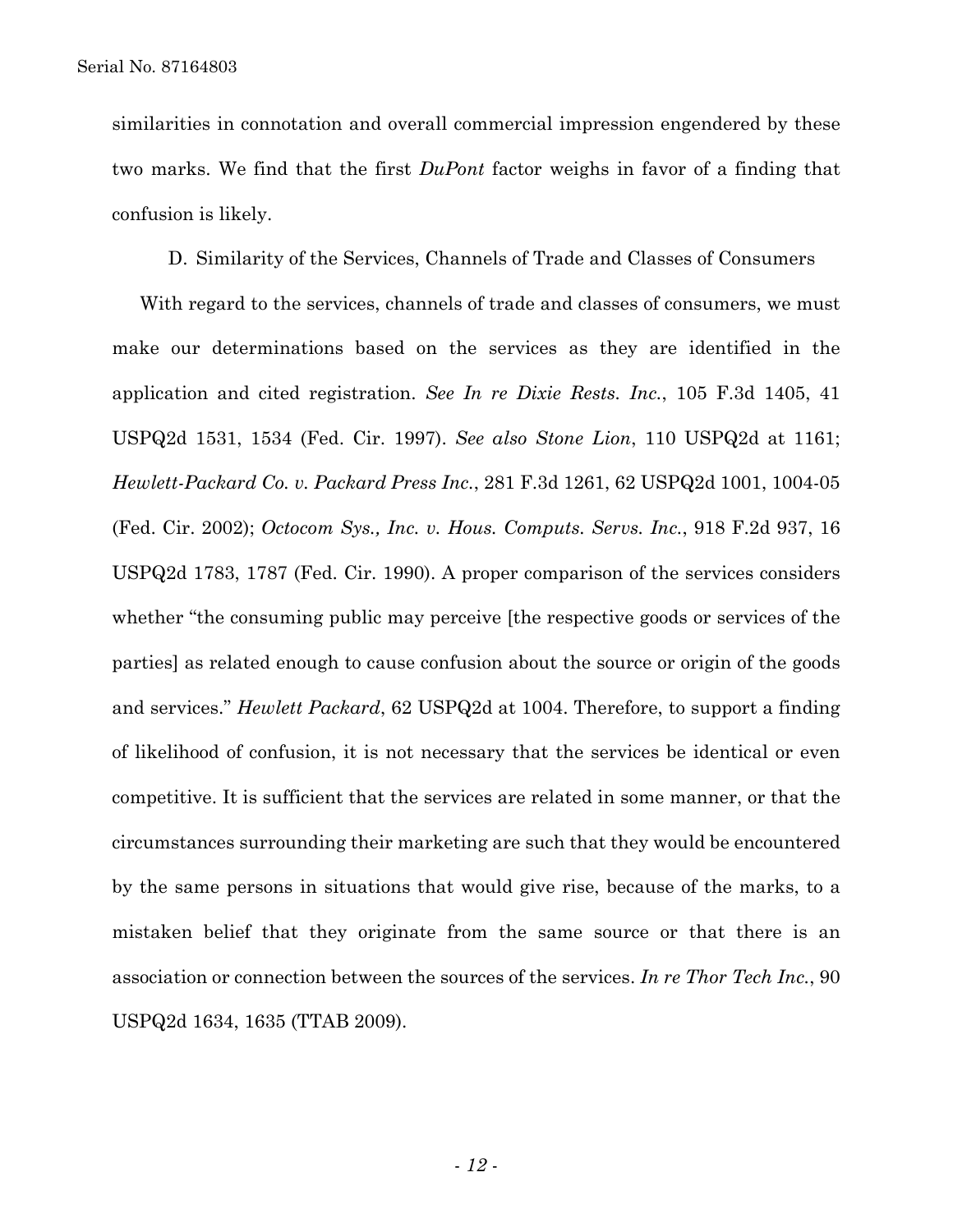Applicant's Class 35 services are "Charitable services, namely, organizing and developing projects that aim to improve the lives of underprivileged and impoverished people." These services are broadly-worded inasmuch as the projects Applicant organizes and develops to aid the underprivileged and impoverished may include the more narrowly identified services in the cited registration, such as charitable services in the nature of accepting donations of goods for resale for the purposes of education, training, and providing services to people with disabilities and disadvantaging conditions. Accepting donations of goods for resale to benefit the disabled and disadvantaged, or educational training programs are types of projects that Applicant may organize and develop. In other words, Registrant's charitable activities are encompassed by Applicant's projects intended to benefit the underprivileged and impoverished. Similarly, the cited registration recites charitable services in the nature of organizing and conducting volunteer programs. Volunteer programs also are a type of project that may improve the lives of the underprivileged and impoverished. As a result, Applicant's Class 35 services, as identified, appear to encompass some of the Class 35 services identified in the cited registration and thus are legally identical thereto in part.

Applicant's Class 41 services are "Education services in the nature of early childhood instruction." In support of the refusal of registration, the Examining Attorney introduced with her June 16, 2017 Final Office Action<sup>13</sup> printouts from the following third-party internet websites offering, under the same mark, early

<sup>13</sup> At .pdf 8-56.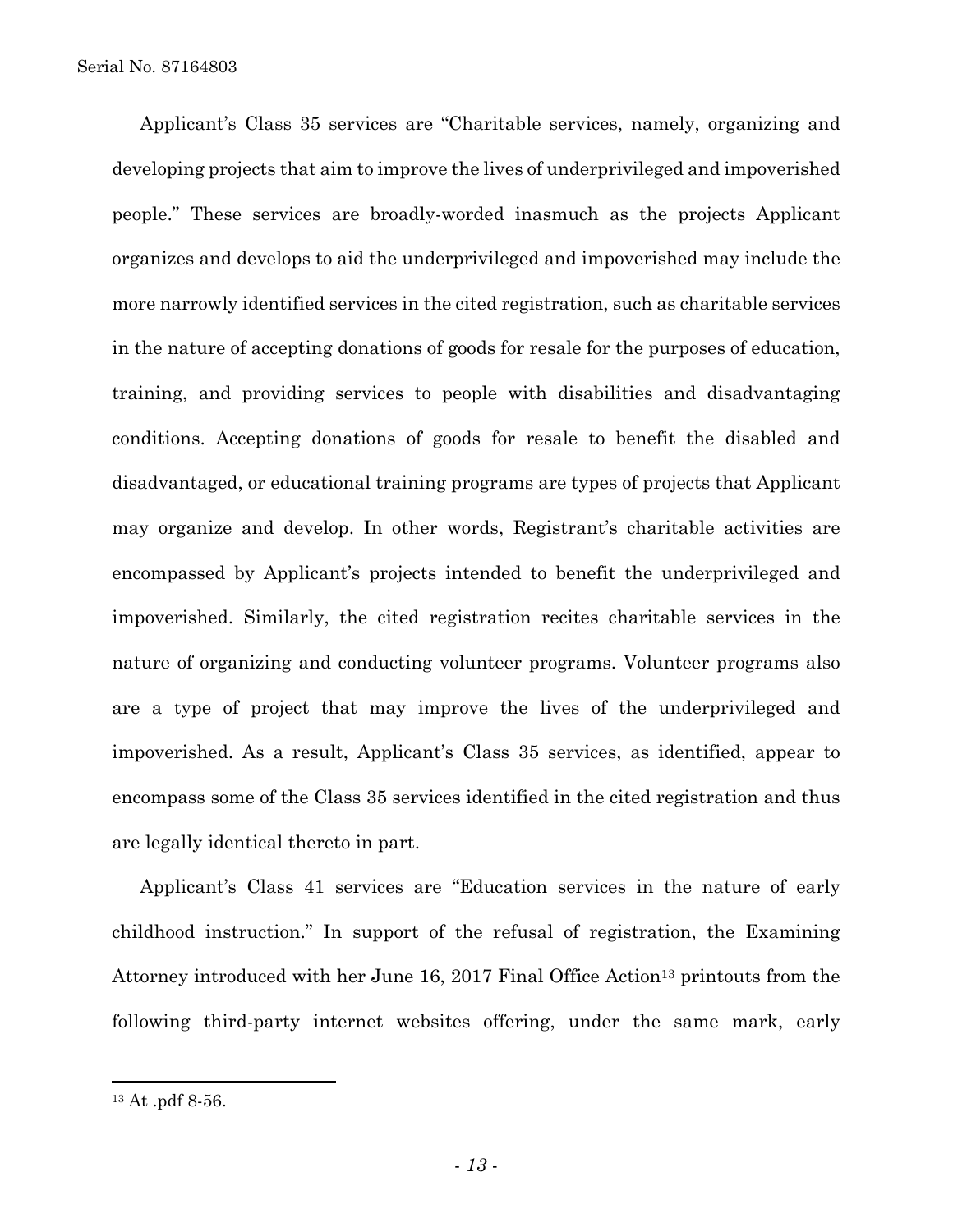childhood education services identified in the subject application and child care

services of a type identified in the cited registration.

Kinder Care Learning Center offers early childhood education provided as part of a childcare program (at www.kindercare.com);

Family Wise offers childcare for infants, toddlers, and preschoolers in a learning environment, advertising superior quality education and child care (at http://familywiseservices.org);

Learning Experience offers innovative childcare and early education programs throughout the country (at https://the learningexperience.com);

Bright Horizons Family Solutions offers early education programs as part of their child care programs (at www.brighthorizons.com);

People Serving People offers a child care program that focuses on preparing children to enter kindergarten (at www.peopleservingpeople.org);

Catholic Charities USA offers education, training and care for vulnerable populations of all ages, including children (at https://catholiccharitiesusa.org); and

The Salvation Army offers youth camps and after school programs including various educational programs for children (at www.salvationarmyusa.org).

This evidence demonstrates that at least seven third parties offer services of a type

identified in the involved application and cited registration under the same mark.

The Examining Attorney also introduced into the record with her December 20,

2016 First Office Action<sup>14</sup> copies of ten use-based, third-party registrations for marks

identifying, *inter alia*, services identified in the involved application and cited

registration. The following examples are illustrative:

<sup>14</sup> At .pdf 36-64.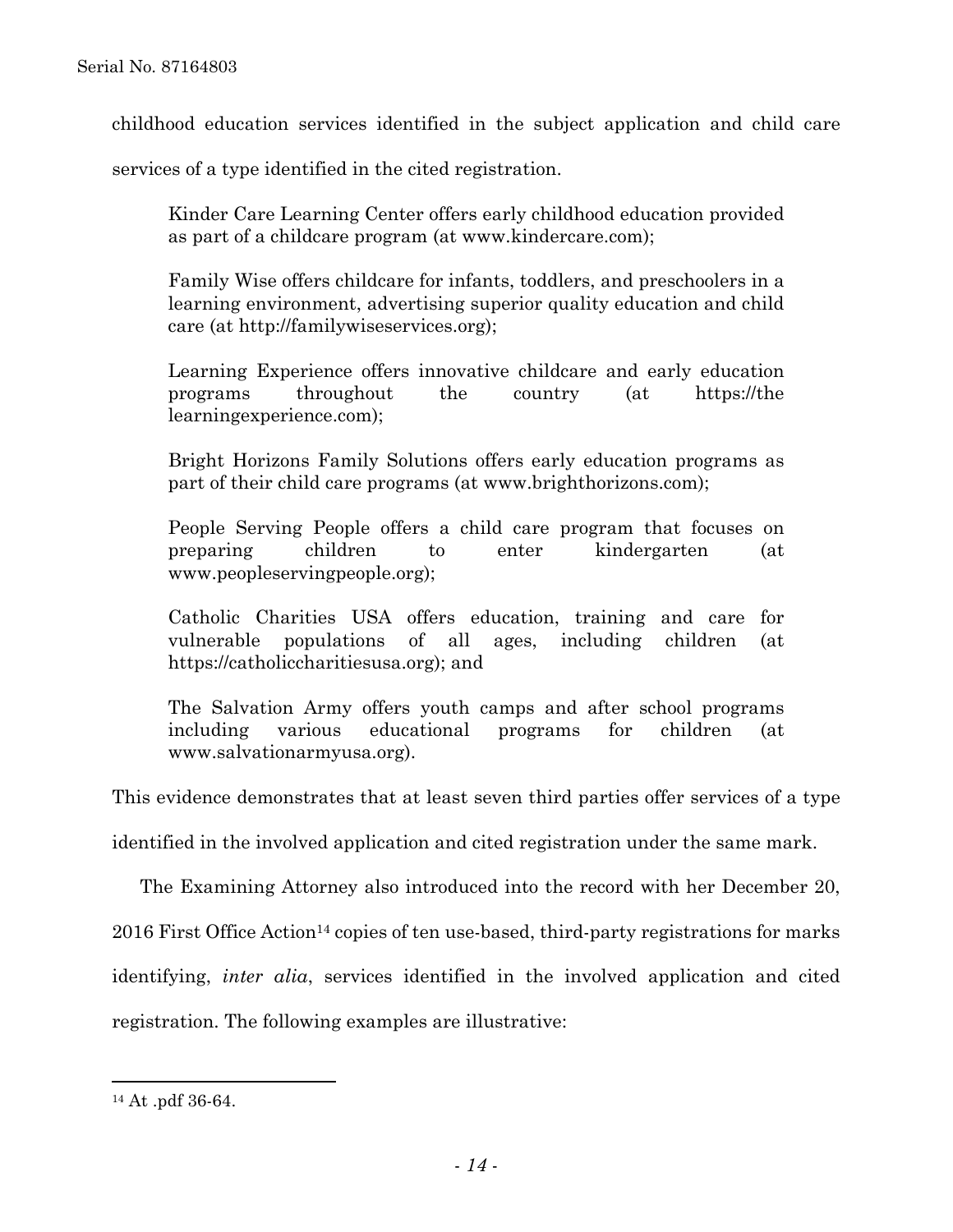Registration No. 4341055 for the mark BRIGHTSIDE ACADEMY EARLY EDUCATION AND CHILD CARE (in standard characters, "ACADEMY EARLY EDUCATION AND CHILD CARE" disclaimed) identifying "education services in the nature of early childhood instruction," and "child care services;"

Registration No. 5086490 for the mark ENCOURAGING THE WHY? IN CHILDREN (in standard characters) identifying "education services in the nature of early childhood instruction," and "preschooler and infant care at daycare centers;"

Registration No. 4856578 for the mark INNOVATORS IN EDUCATIONAL CHILD CARE (in standard characters, "EDUCATIONAL CHILD CARE" disclaimed), identifying "educational services in the nature of early childhood instruction," and "child care centers."

As a general proposition, although use-based, third-party registrations alone are not evidence that the marks shown therein are in use or that the public is familiar with them, they nonetheless may have some probative value to the extent they may serve to suggest that the services are of a kind that emanate from a single source. *See In re Infinity Broad. Corp*., 60 USPQ2d 1214, 1217-18 (TTAB 2001); *In re Albert Trostel & Sons Co*., 29 USPQ2d 1783, 1785-86 (TTAB 1993); *Mucky Duck Mustard Co.*, 6 USPQ2d at 1470 n.6. In this case, the totality of the website and third-party registration evidence demonstrates that consumers would readily expect that these services likely emanate from the same sources.

With regard to trade channels, inasmuch as there are no restrictions recited in the Class 35 services identified in either the involved application or cited registration, the in-part legally identical services are "presumed to travel in the same channels of trade to the same class of purchasers." *In re Viterra Inc.*, 671 F.3d 1358, 1362, 101 USPQ2d 1905, 1908 (Fed. Cir. 2012) (quoting *Hewlett-Packard Co. v. Packard Press, Inc.*, 281 F.3d 1261, 1268, 62 USPQ2d 1001, 1005 (Fed. Cir. 2002)); *see also, e.g.*, *Sw.*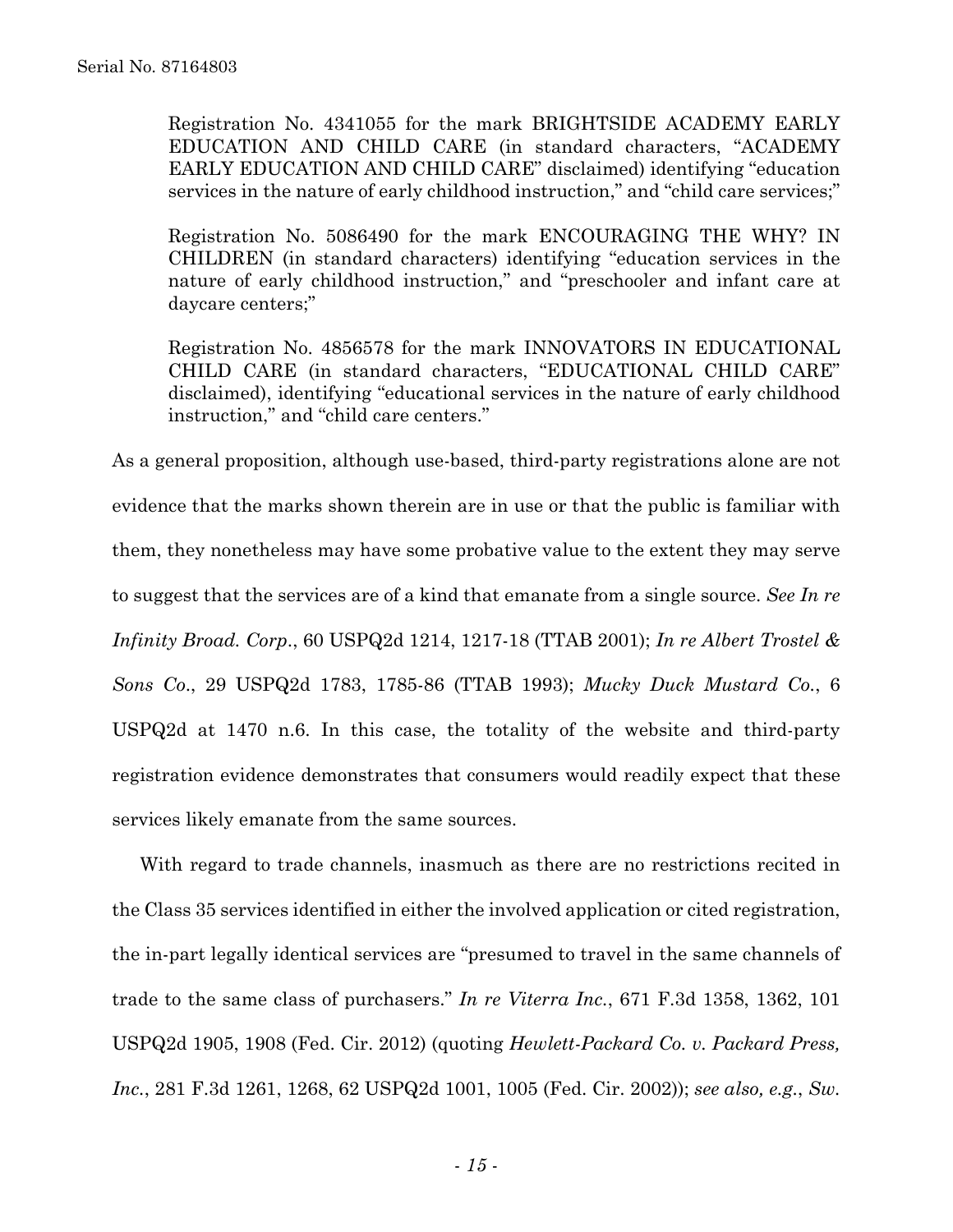*Mgmt., Inc. v. Ocinomled, Ltd.*, 115 USPQ2d 1007, 1025 (TTAB 2015); *In re N.A.D., Inc.*, 57 USPQ2d 1872, 1874 (TTAB 2000).

Evidence of record discussed above demonstrates that both Applicant's Class 41 services and Registrant's Class 43 services may be encountered in at least one common trade channel, i.e., the websites of charitable organizations that offer both child care services and early childhood education under the same marks, by the same classes of consumers. This evidence supports a finding that these goods are offered in the same channels of trade. In addition, the identification of services in the cited registration and involved application do not recite any limitations as to the channels of trade in which the services are offered. In the absence of trade channel limitations on the services under the registered and applied-for mark, we must presume that these services are offered in all customary trade channels. *See Citigroup Inc. v. Capital City Bank Grp. Inc.*, 637 F.3d 1344, 98 USPQ2d 1253, 1261 (Fed. Cir. 2011); *In re Jump Designs LLC*, 80 USPQ2d 1370, 1374 (TTAB 2006); *In re Elbaum*, 211 USPQ 639, 640 (TTAB 1981).

We find that the *du Pont* factors of the relatedness of the services, channels of trade and consumers weigh in favor of likelihood of confusion.

# E. Actual Confusion

The final d*u Pont* factor discussed by Applicant and the Examining Attorney is that of the lack of instances of actual confusion. Applicant asserts that the absence of actual confusion despite concurrent use of the marks since 1985 suggests no likelihood of confusion. However, it is not necessary to show actual confusion in order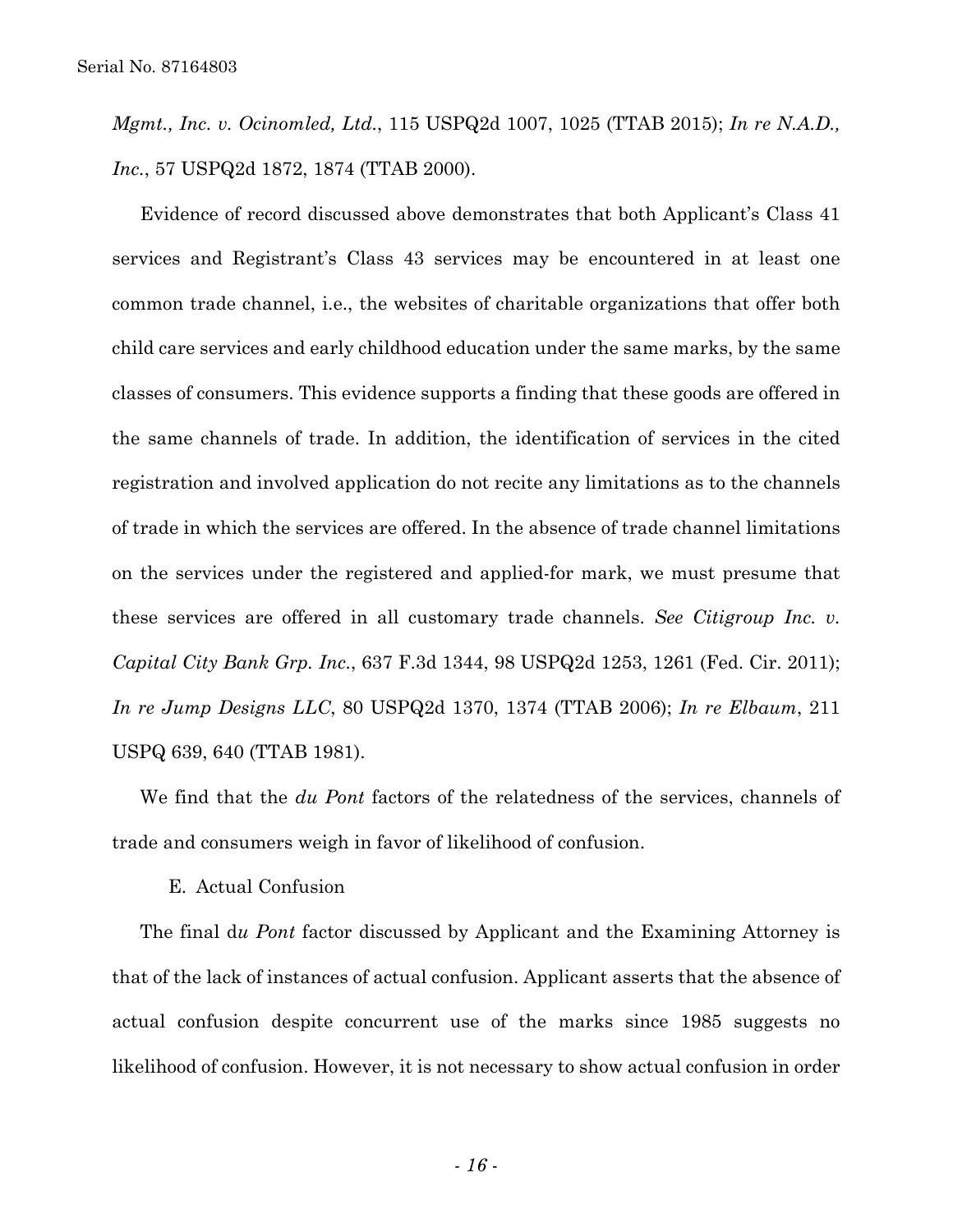to establish likelihood of confusion. *See Weiss Associates Inc. v. HRL Associates Inc.*, 902 F.2d 1546, 223 USPQ 1025 (Fed. Cir. 1990). Particularly in an ex parte proceeding, Applicant's assertion of the absence of actual confusion is of little probative value in our determination on the issue of likelihood of confusion because the Board cannot readily determine whether there has been a significant opportunity for actual confusion to have occurred, such that the absence of confusion is meaningful. *See In re Opus One Inc.,* 60 USPQ2d 1812, 1817-1818 (TTAB 2001); *In re Kangaroos U.S.A.,* 223 USPQ 1025 (TTAB 1984); *In re Jeep Corp*., 222 USPQ 333, 337 (TTAB 1984). In those situations where the Board has recognized the absence of actual confusion as probative in an ex parte setting, there existed a "confluence of facts" which together strongly suggested that the absence of confusion was meaningful and should be given probative weight. *See In re Opus One Inc.,* 60 USPQ2d at 1817; *In re Jeep Corp*., 222 USPQ at 337. Such a "confluence of facts" is not present in this record.

Moreover, the test under Section 2(d) is not actual confusion but likelihood of confusion. *In re Majestic Distilling Co*., 315 F.3d 1311, 65 USPQ2d 1201 (Fed. Cir. 2003) ("uncorroborated statements of no known instances of actual confusion are of little evidentiary value"); *see also In re Kangaroos U.S.A.,* 223 USPQ 1025 (TTAB 1984); *In re General Motors Corp*., 23 USPQ2d 1465 (TTAB 1992).

This *du Pont* factor is neutral.

F. Summary on Likelihood of Confusion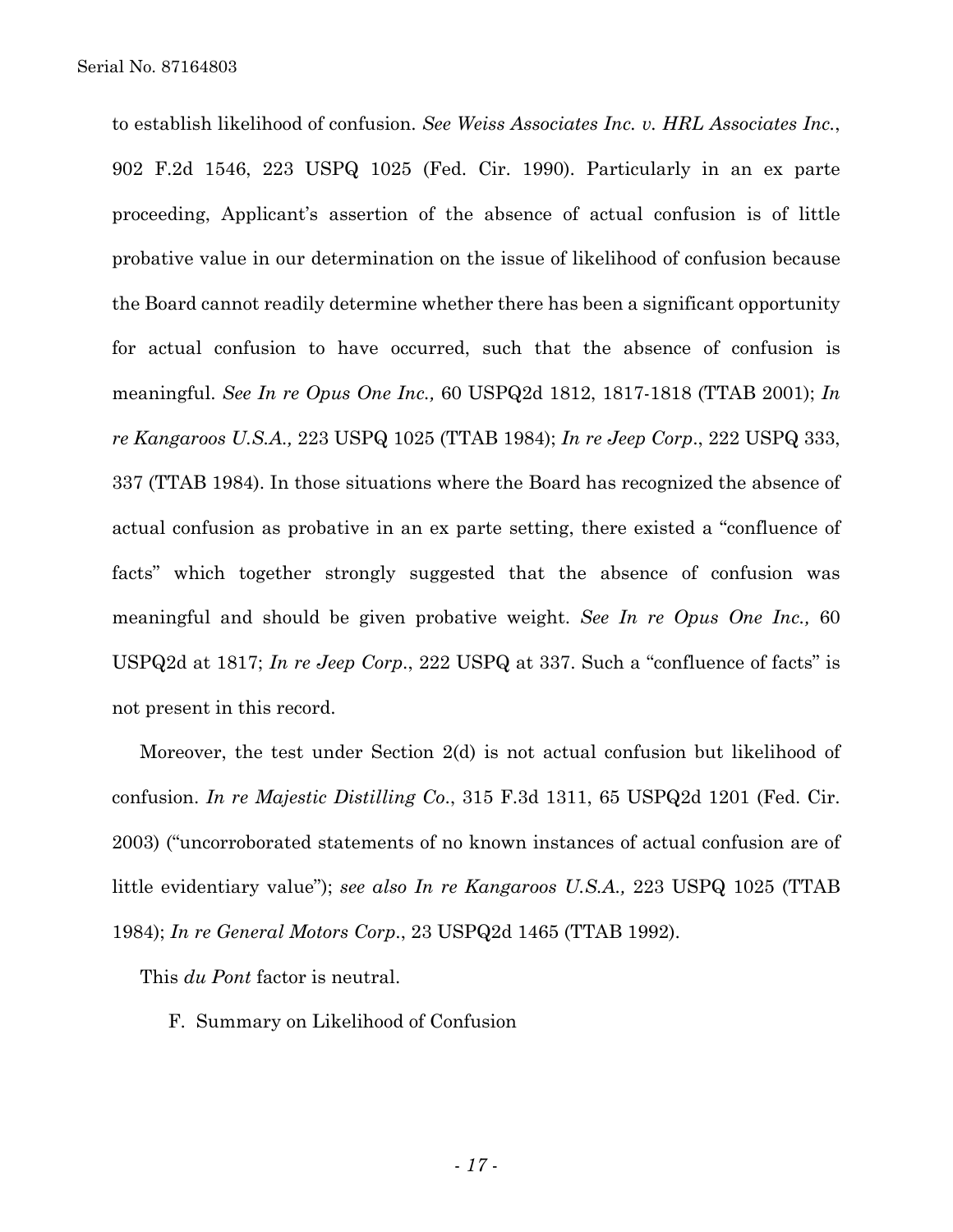We have carefully considered all of the evidence of record, including any evidence not specifically discussed herein. The marks are more similar than dissimilar, particularly with regard to meaning or connotation. Applicant's Class 35 services are legally identical in part to certain of the Class 35 services recited in the cited registration, and are presumed to be offered in the same channels of trade to the same classes of consumers. Evidence of record establishes that Applicant's Class 41 services are related to the Class 43 services in the cited registration, and may be marketed and sold by third parties under the same marks in at least one common channel of trade. Applicant's arguments regarding the asserted weakness of the mark in the cited registration and distinctions between the marks are insufficient to overcome these similarities.

# III. Substitute Specimen and Verification

In her December 20, 2016 First Office Action, the Examining Attorney rejected Applicant's specimen of use as to both classes of services and required Applicant to either: (1) file a substitute specimen verified by a supporting affidavit or declaration pursuant to Trademark Rule 2.20, 37 C.F.R. § 2.20; or (2) amend the filing basis of the involved application to Trademark Act Section 1(b), 15 U.S.C. § 1051(b).15 Applicant submitted a substitute specimen with its June 13, 2017 response to the first Office Action.16 In her June 16, 2017 Final Office Action, the Examining Attorney

<sup>&</sup>lt;sup>15</sup> At .pdf 5. The original specimen was a photocopy of the drawing of the mark. The substitute specimen consists of photographs of, *inter alia*, brochures displaying the applied-for mark and discussing Applicant's activities that include the recited services in both classes.

<sup>16</sup> At .pdf 6-28.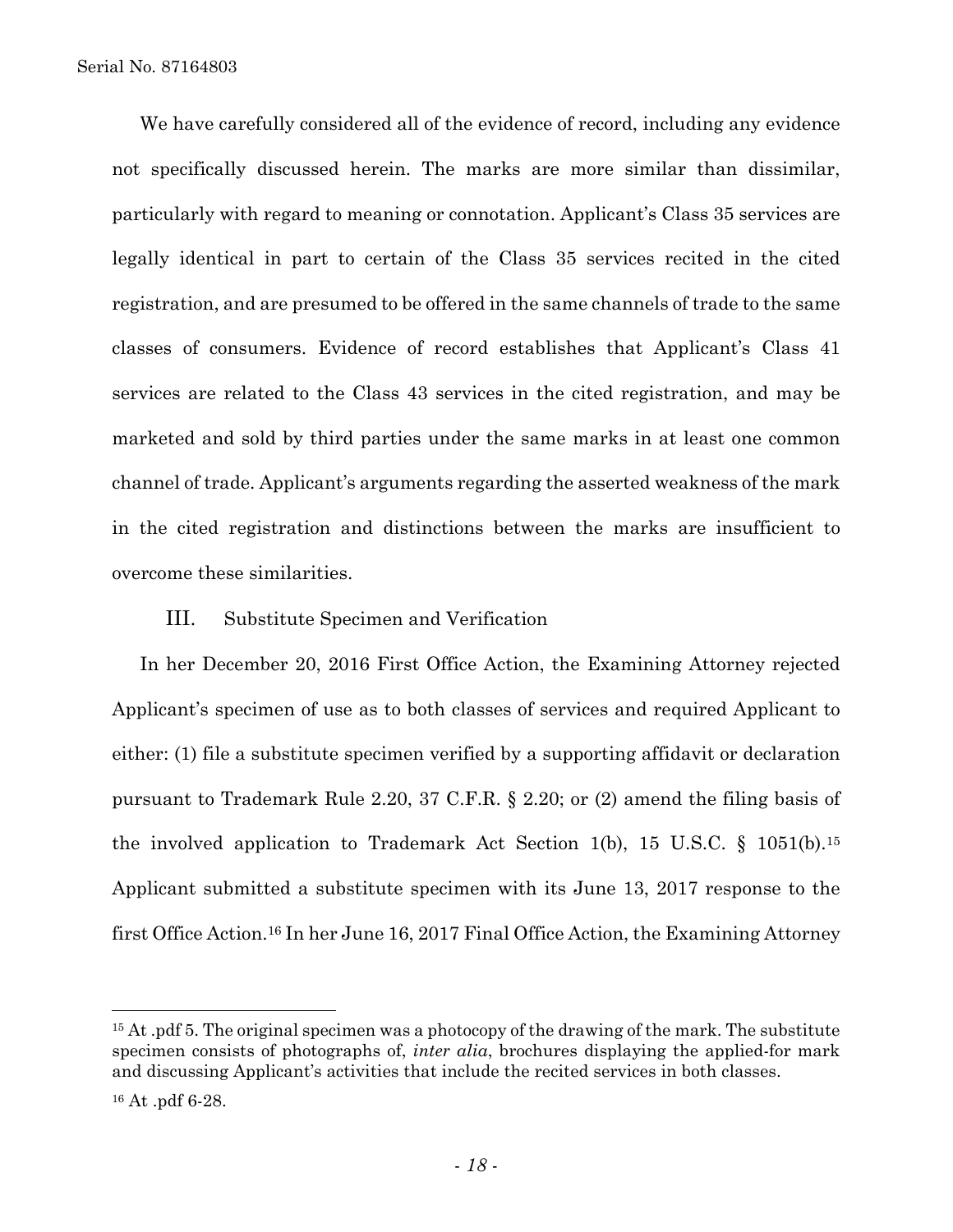noted that Applicant "provided substitute specimens that appear to show use of the applied-for mark in commerce but is not verified."17 The Examining Attorney repeated and made final the requirement for verification of Applicant's substitute specimen and explained several alternative methods of satisfying it.18 Applicant did not request reconsideration of either of the final refusals of registration or otherwise submit the required verification, and did not address the verification requirement in its brief on appeal.

We agree with the Examining Attorney that the substitute specimen submitted by Applicant with its June 13, 2017 communication appears to be acceptable inasmuch as it displays the applied-for mark in commerce in connection with both classes of recited services. However, we also agree with the Examining Attorney that Applicant failed to submit the required verification in support of its substitute specimen as required by Trademark Rule 2.20, 37 C.F.R. § 2.20.

Substitute specimens must be properly verified, and because "applicant never submitted the required verification…none of the additional materials which applicant submitted [with its June 13, 2017 communication] may be considered as substitute specimens." *In re Adair*, 45 USPQ2d 1211, 1212 n.2 (TTAB 1997); *see also*  Trademark Rule 2.59(a); 37 C.F.R. § 2.59(a). In consequence thereof, Applicant has failed to submit sufficient evidence of actual use of the applied-for mark in commerce as required under Sections 1 and 45 of the Trademark. 15 U.S.C. §§ 1051, 1127;

1

<sup>17</sup> At .pdf 6.

<sup>18</sup> *Id*.